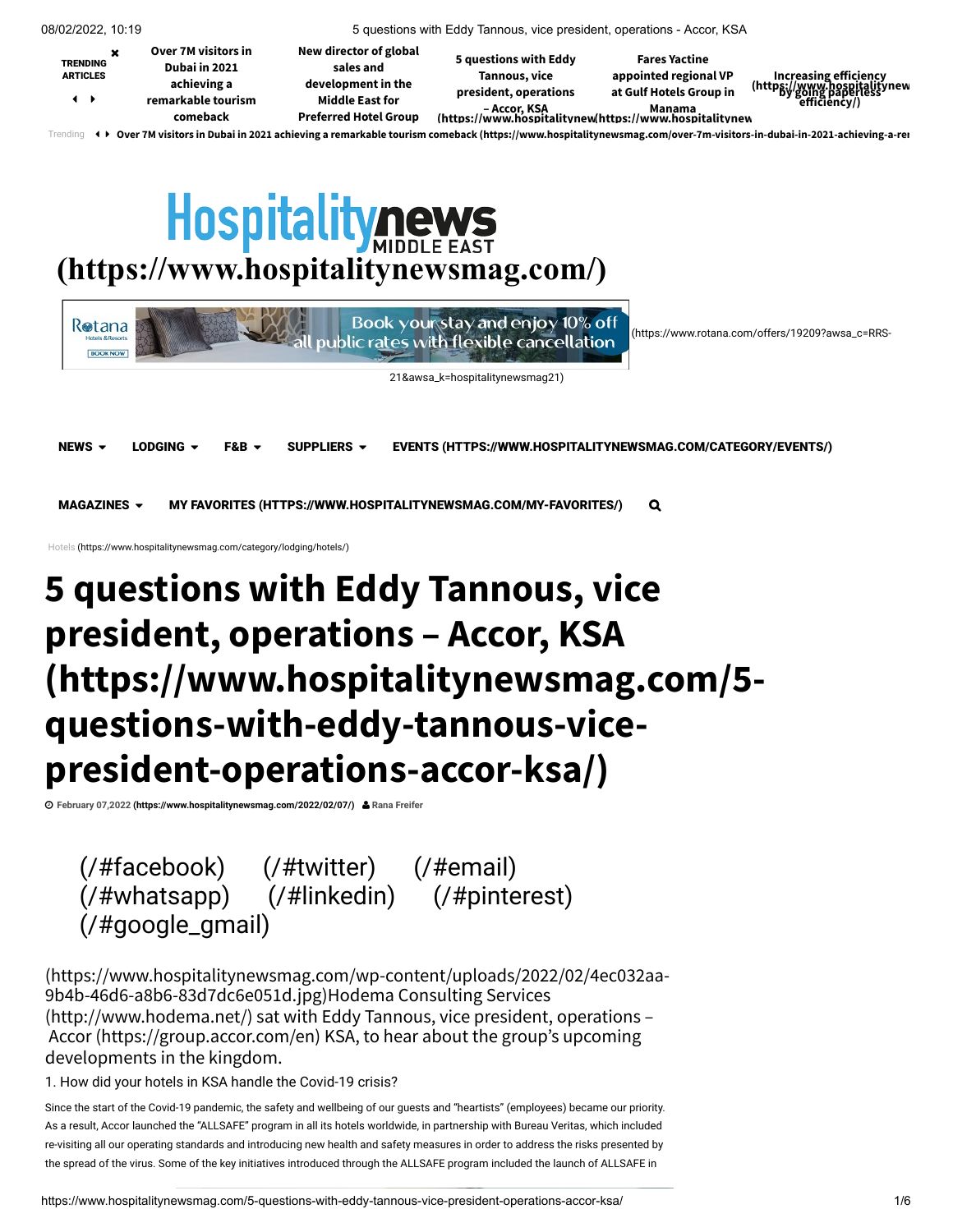KSA, which was orchestrated in collaboration with the relevant authorities, especially the Saudi Ministry of Health. The [initiative aims to ensure](https://www.hospitalitynewsmag.com/wp-content/uploads/2022/02/4ec032aa-9b4b-46d6-a8b6-83d7dc6e051d.jpg) we continue being compliant with the rules and regulations of the kingdom. ALLSAFE was received well by our guests throughout the kingdom and had a positive impact on hotel occupancy.

Another critical priority for us as the largest hotel operator in Saudi Arabia is protecting the interest of our hotel owners. We therefore launched a profit protection initiative named "Operations Reimagined"

throughout our hotels,

aiming at restructuring our hotel operations in line with the new market demand levels and the protection of profits for owners. In the area of revenue generation, Accor launched incentivizing promotions targeting our loyalty program guests which targets staycation demand throughout the kingdom. It resulted in a double digit growth in RevPAR index (RGI) for our portfolio in 2020 and continued growth throughout 2021.

# 2. Did the tourism laws and regulations initiated due to Covid-19 impact your business?

I believe that the Kingdom of Saudi Arabia implemented one of the best crisis management strategies during this pandemic. While one source of business may have been negatively impacted due to flight restrictions, another new type of demand was created as a result, as in the case of local staycation demand. Moreover, the Saudi government issued several support initiatives to assist the private sector in overcoming the financial impact of the crisis with programs like SANED, where the government covered a significant part of the salaries for Saudi employees during the most difficult months of the pandemic. Overall, I believe that the crisis management strategy for Saudi Arabia during Covid-19 was implemented with many variables in mind, including the health and safety of its population as well as the continuity of business.

**[\(https://www.hospitalitynewsmag.com/katara-hospitality-acquires-plaza-hotel-for-usd-600-million/\)](https://www.hospitalitynewsmag.com/katara-hospitality-acquires-plaza-hotel-for-usd-600-million/)**

# 3. What impact is the growth in KSA having on Accor?

Tourism in Saudi Arabia is going through a very exciting time, and we are proud to be associated with many of its iconic giga projects. Several Accor hotel brands across all segments, from economy and midscale to ultra luxury, are involved. There's a very exciting plan to grow our new lifestyle brands under our Enismore umbrella. We are also proud to be associated with many individual private owners in all parts of the kingdom. We are having one of the strongest development pipelines, with over 40 projects in the active pre-opening phase and many more in the planning stage. RELATED CONTENT Katara Hospitality acquires Plaza Hotel for USD 600 million (https://www.hospitalitynewsmag.com/katara-hospitality-acquires-plaza-hotel-for-usd-600-mi<br>3. What impact is the growth in KSA having on Accor?<br>To

# 4. Is it a good time to invest in KSA?

In line with Vision 2030, and one of its main objectives to strengthen the private sector and create a vibrant society, opportunities are being created to support and incentivize investors, making KSA a very attractive investment for the coming few decades.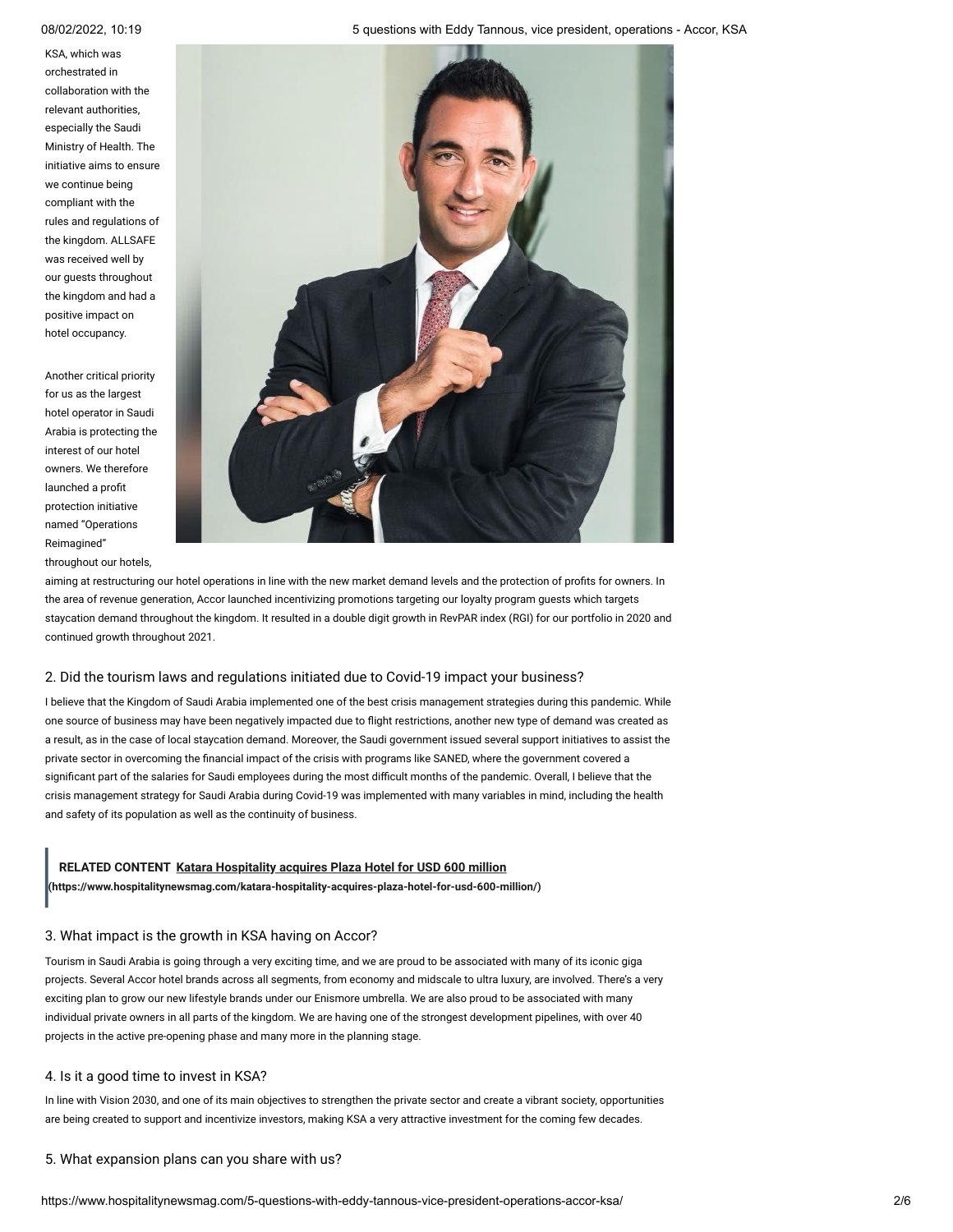08/02/2022, 10:19 5 questions with Eddy Tannous, vice president, operations - Accor, KSA

Accor is currently the largest hotel operator in KSA, with 40 operating hotels. We aim to keep our leading position in the years to come. Today, we have a committed pipeline of 39 projects and many more under serious negotiations.

Add to Favorites  $\mathbf{\dot{x}}$ 

**Accoe 1 [\(https://www.hospitalitynewsmag.com/tag/accoe/\)](https://www.hospitalitynewsmag.com/tag/accoe/) Eddy Tannous 1 [\(https://www.hospitalitynewsmag.com/tag/eddy-tannous/\)](https://www.hospitalitynewsmag.com/tag/eddy-tannous/) Hotels 1116 [\(https://www.hospitalitynewsmag.com/tag/hotels/\)](https://www.hospitalitynewsmag.com/tag/hotels/) KSA 214 [\(https://www.hospitalitynewsmag.com/tag/ksa/\)](https://www.hospitalitynewsmag.com/tag/ksa/)**

Previous Next



(https://www.hospitalitynewsmag.com/fares[yactine-appointed-regional-vp-at-gulf-hotels-group](https://www.hospitalitynewsmag.com/fares-yactine-appointed-regional-vp-at-gulf-hotels-group-in-manama/)in-manama/)

(https://www.hospitalitynewsmag.com/new[director-of-global-sales-and-development-in-the](https://www.hospitalitynewsmag.com/new-director-of-global-sales-and-development-in-the-middle-east-for-preferred-hotel-group/)middle-east-for-preferred-hotel-group/)

**Name \***

**E-mail \***

**Website**

**Save my name, email, and website in this browser for the next time I comment.**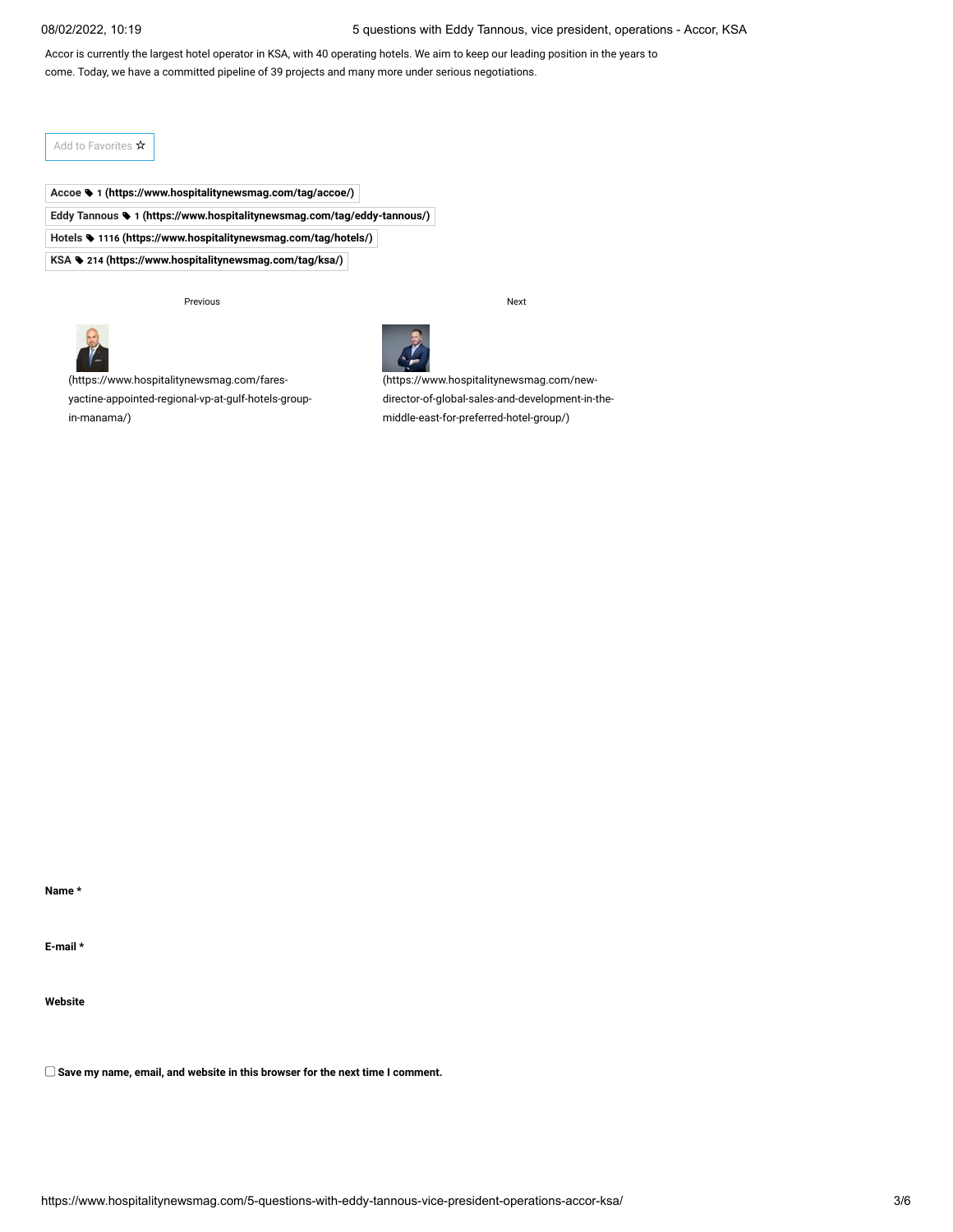POST COMMENT **Your email address will not be published. Required fields are marked \***

## RELATED POSTS

Ź

- 1. **IHG announces the opening of Crowne Plaza Riyadh Palace [\(https://www.hospitalitynewsmag.com/ih](https://www.hospitalitynewsmag.com/ihg-announces-the-opening-of-crowne-plaza-riyadh-palace/) announces-the-opening-of-crowneplaza-riyadh-palace/)**
- 2. **Two new appointments at Ascott Rafal Olaya Riyadh solidify its Saudization efforts**

**[\(https://www.hospitalitynewsmag.com/tw](https://www.hospitalitynewsmag.com/two-new-appointments-at-ascott-rafal-olaya-riyadh-solidify-its-saudization-efforts/) new-appointments-at-ascott-rafalolaya-riyadh-solidify-its-saudizationefforts/)**

3. **How hotels are adopting greener practices [\(https://www.hospitalitynewsmag.com/ho](https://www.hospitalitynewsmag.com/how-hotels-are-adopting-greener-practices/)**

**hotels-are-adopting-greener-practices/)**

4. **Accor expands its luxury footprint in Saudi Arabia with new Fairmont Ajdan Al Khobar**

**[\(https://www.hospitalitynewsmag.com/ac](https://www.hospitalitynewsmag.com/accor-expands-its-luxury-footprint-in-saudi-arabia-with-new-fairmont-ajdan-al-khobar/) expands-its-luxury-footprint-in-saudiarabia-with-new-fairmont-ajdan-alkhobar/)**

EVENTS



\_ga=2.242625995.810657880.1642316947- 1950119112.1618466539&\_gac=1.219584107.1 utm\_source=media%20partner&utm\_medium=ba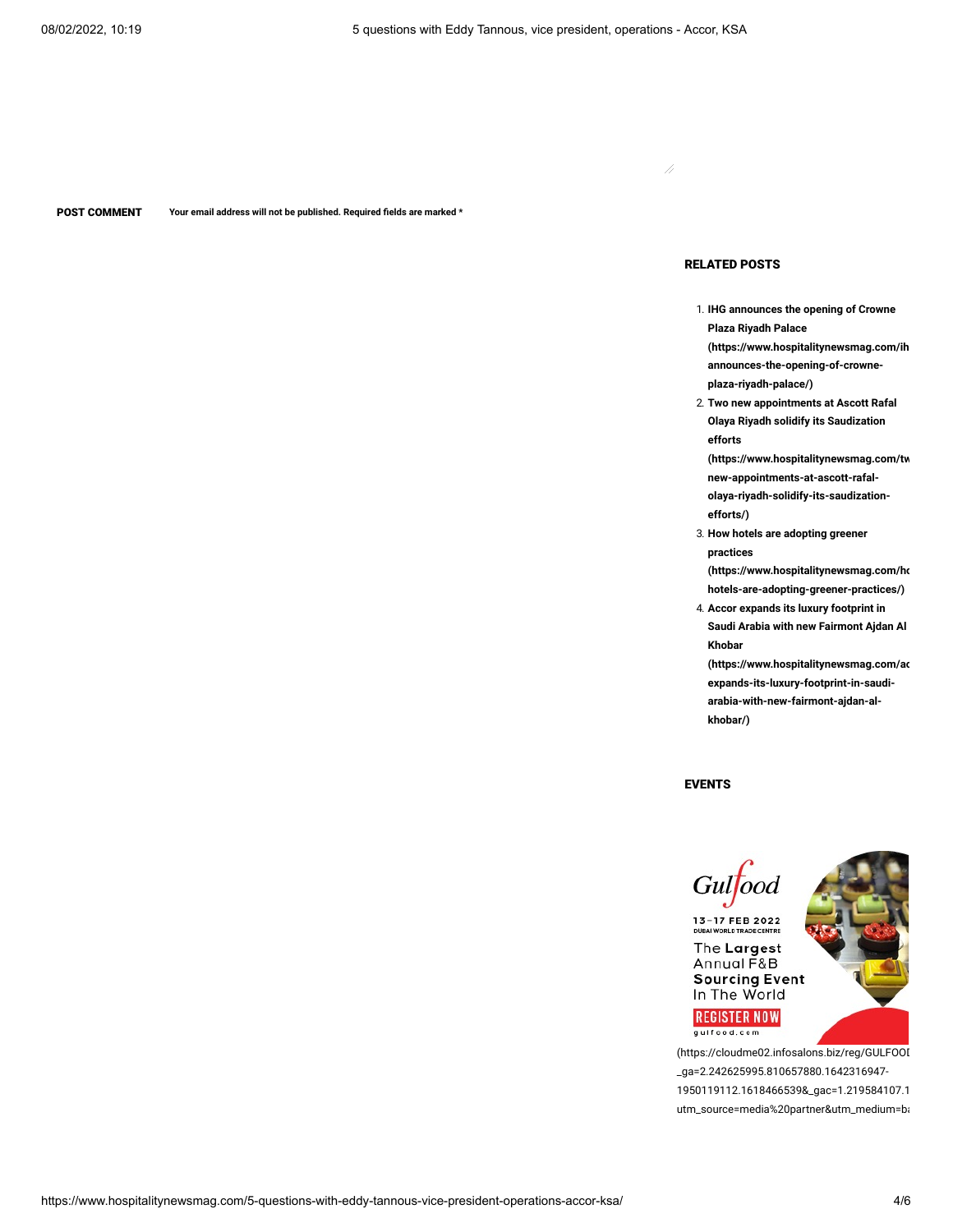## NEWSLETTER

## **Email address:**

Your email address

SIGN UP

MY HN

No Favorites



[\(http://www.hodema.net/\)](http://www.hodema.net/)



(http://www.syndicatercnp.com/? [utm\\_source=HospitalityNewsME&utm\\_medium=](http://www.syndicatercnp.com/?utm_source=HospitalityNewsME&utm_medium=referral&utm_campaign=HNME&utm_content=JoinUs)

# **[\(https://www.hospitalitynewsmag.com](https://www.hospitalitynewsmag.com/)**